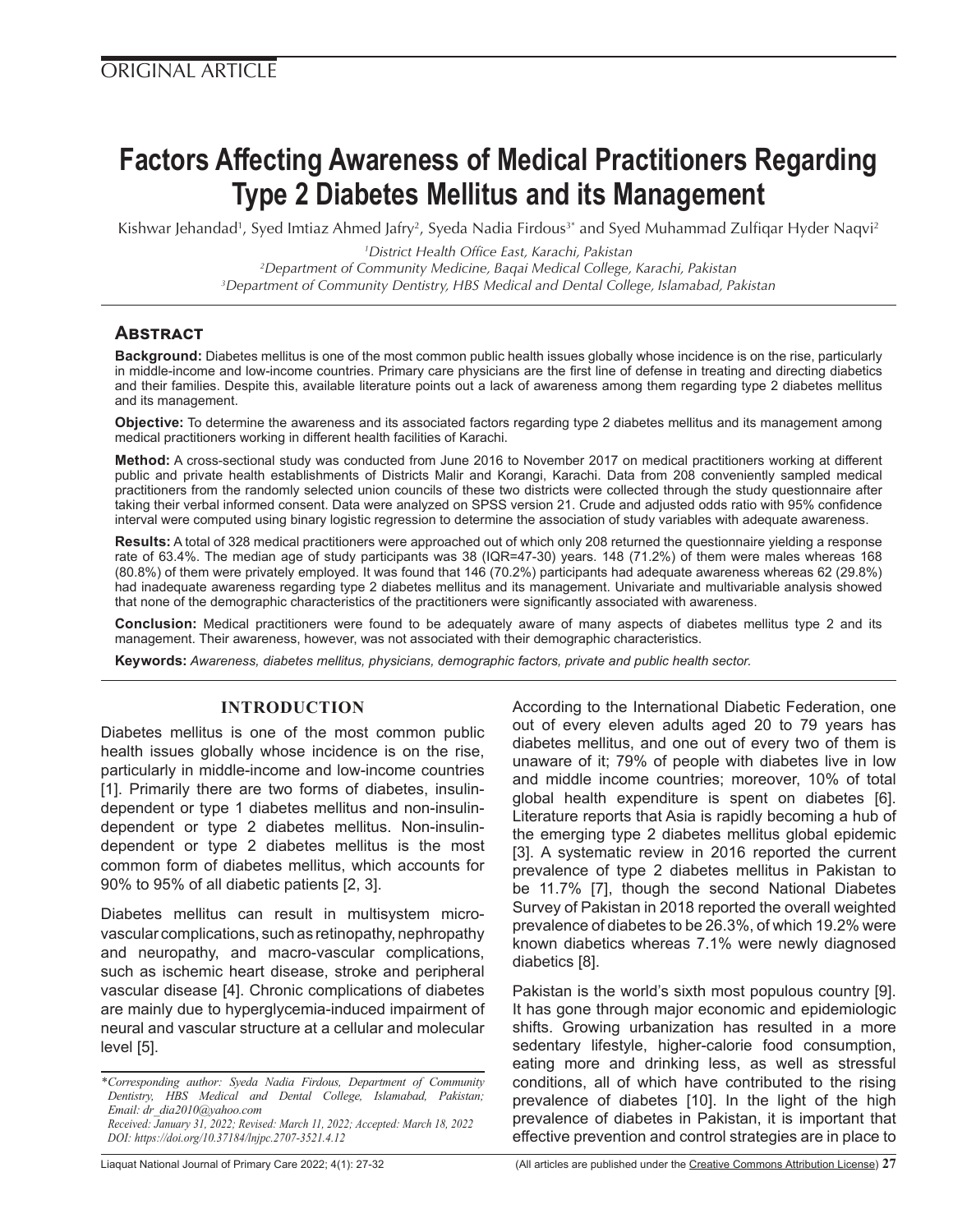effectively deal with its increasing public health burden. Due to a lack of endocrinologists, physicians play an important role in diabetes management [11].

Primary care physicians are the first line of defense in treating and directing diabetics and their families. Despite this, available literature points out a lack of awareness among them regarding type 2 diabetes mellitus and its management [12]. Literature also shows that continuing professional education improves the competency of the healthcare providers for diabetes management [13]. In the absence of such education, physicians may not possess sufficient knowledge to provide initial and continuous treatment and therapy for diabetes mellitus.

Though at a national level some literature is available on awareness of type 2 diabetes mellitus and its management among medical professionals, to the best of authors' knowledge, such studies are at least a decade or older [14-16]. In the given context, this study was conducted to evaluate the awareness and its associated factors regarding type 2 diabetes mellitus and its management among medical practitioners working in different health facilities of Karachi.

#### **METHODS**

A cross-sectional study was conducted from June 2016 to November 2017 in different private and public health facilities in Karachi. Medical graduates, post-graduate trainees and post-graduates were included in the study while house officers, doctors with administrative jobs and doctors with no clinical experience were excluded from this study.

Keeping the percentage frequency of the study outcome at 89% [17], with a 95% confidence level and 5% precision, the required sample size was calculated to be 151 by using the following formula:  $n = z^2(p)$  (1-p) /  $c^2$ .

First, two rural districts were randomly selected; Korangi and Malir. There were 82 union councils in total; 45 in District Malir and 37 in District Korangi. From these, 52 union councils were randomly selected through computer-generated numbers; 32 union councils from District Malir and 20 union councils from District Korangi, with the intention to cover more than 50% of the total union councils present in both of these districts. The principal investigator visited 280 health facilities in total from the selected union councils of these two districts and after checking eligibility he could distribute a total of only 328 survey questionnaires as many of the medical practitioners were either not registered or not available at the time of data collection.

Ideas were taken from different sources to develop the study's questionnaire. It was then piloted on 9% of the sample size to check for reliability and the Cronbach's alpha value was calculated to be 0.702, indicating an acceptable level of internal consistency. The questionnaire was developed in English and was divided into two sections. The first section included six questions

on demographic characteristics of general practitioners while the second section included nineteen questions on their awareness regarding type 2 diabetes mellitus. Some questions had multiple options while others had dichotomous options, the correct answer in each case was given a score of 1 while the incorrect ones were given a score of 0. Practitioners who correctly answered 70% of the awareness questions were considered as having adequate awareness. The study questionnaire is provided in a supplementary file.

Data were entered and analyzed in a statistical package for social sciences version 21. Descriptive statistics for categorical variables like gender, years of practice, employment, education level, geographical area, health facilities and awareness were presented as frequency and percentage while continuous variables like age, median and interquartile range (IQR)were computed after checking the assumption of normality using Shapiro-Wilk test. Binary logistic regression was applied to compute the univariate odds ratio with a 95% confidence interval for determining the association of study variables with the awareness of medical practitioners. Variables with p<0.25 and other important variables irrespective of p<0.25 in univariate analysis were used to build a multivariable regression model to compute an adjusted odds ratio with a 95% confidence interval. A two-tailed p-value of ≤0.05 was considered statistically significant on the final regression model.

#### **RESULTS**

A total of 328 medical practitioners were approached out of which only 208 returned the questionnaire

|                  |  |  | Table 1: Demographic characteristics of medical practitioners |  |  |  |
|------------------|--|--|---------------------------------------------------------------|--|--|--|
| employment type. |  |  |                                                               |  |  |  |

| <b>Variables</b>                 | Frequency(%) |  |  |  |  |
|----------------------------------|--------------|--|--|--|--|
| <b>Age Group</b>                 |              |  |  |  |  |
| Up to 40 years                   | 126(60.6)    |  |  |  |  |
| More than 40 years               | 82(39.4)     |  |  |  |  |
| Gender                           |              |  |  |  |  |
| Male                             | 148(71.2)    |  |  |  |  |
| Female                           | 60(28.8)     |  |  |  |  |
| <b>Education Level</b>           |              |  |  |  |  |
| Graduation                       | 176(84.6)    |  |  |  |  |
| Diploma/2 Years Post-Graduation  | 20(9.6)      |  |  |  |  |
| 4 Years Post-Graduation          | 12(5.8)      |  |  |  |  |
| <b>Practice Duration</b>         |              |  |  |  |  |
| 1-5 Years                        | 59(28.4)     |  |  |  |  |
| 6-10 Years                       | 39(18.8)     |  |  |  |  |
| 11-15 Years                      | 41(19.6)     |  |  |  |  |
| 16 Years or More                 | 69(33.2)     |  |  |  |  |
| <b>Employment Type</b>           |              |  |  |  |  |
| Public                           | 40(19.2)     |  |  |  |  |
| Private                          | 168(80.8)    |  |  |  |  |
| <b>Type of Health Facility</b>   |              |  |  |  |  |
| Private clinics                  | 136(65.4)    |  |  |  |  |
| Dispensary                       | 13(6.2)      |  |  |  |  |
| Secondary/Tertiary Care hospital | 59(28.4)     |  |  |  |  |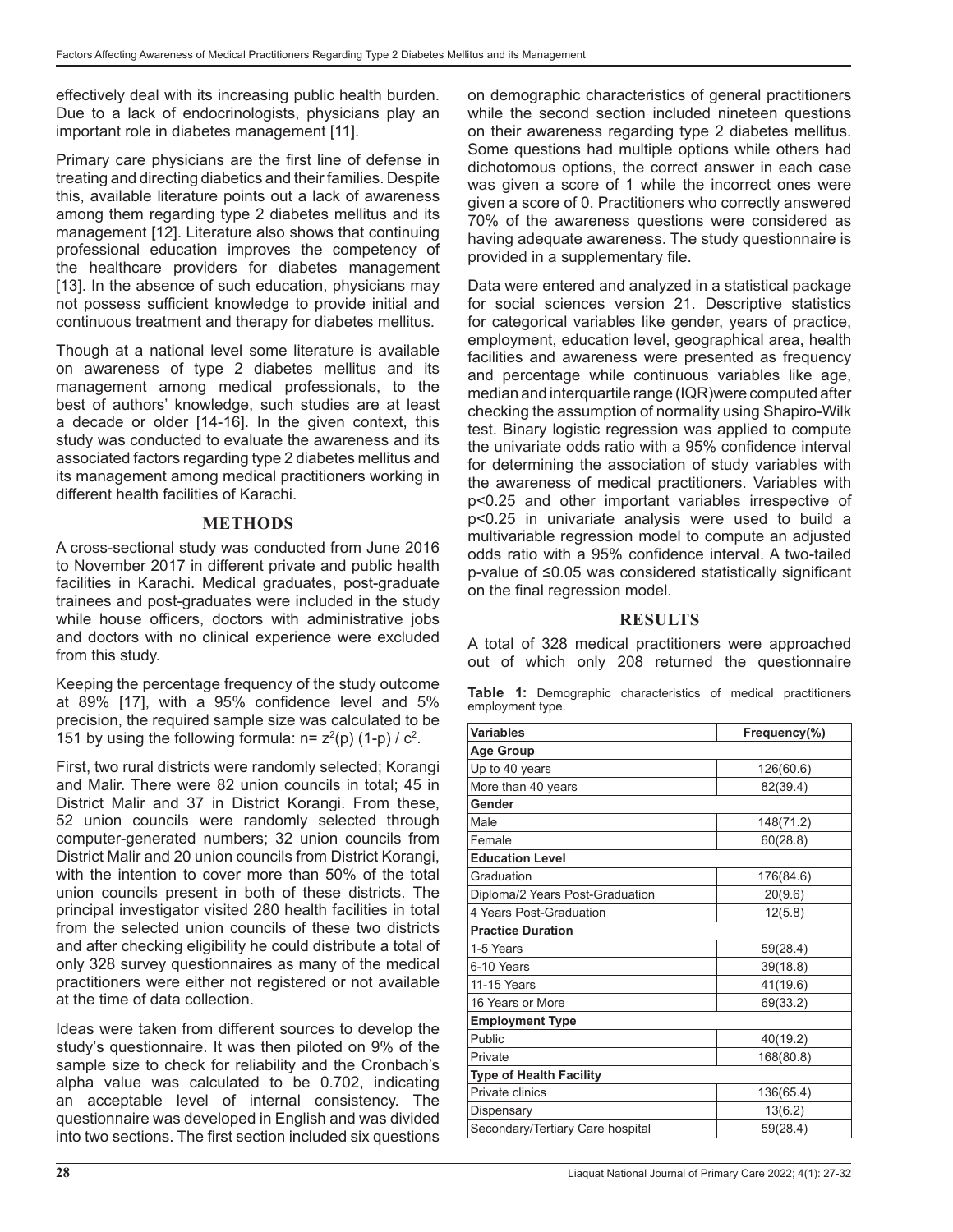| Table 2: Univariate analysis of the association between demographic characteristics with awareness. |  |
|-----------------------------------------------------------------------------------------------------|--|
|-----------------------------------------------------------------------------------------------------|--|

|                                            |                            | <b>Awareness</b>             |                     | p-value |  |
|--------------------------------------------|----------------------------|------------------------------|---------------------|---------|--|
| <b>Participants' Features</b>              | Adequate<br>$n\frac{6}{6}$ | Inadequate<br>$n\frac{6}{6}$ | OR (95% CI)         |         |  |
| Age                                        |                            |                              |                     |         |  |
| Up to 40 years                             | 94 (74.6)                  | 32(25.4)                     | Ref                 | 0.085   |  |
| More than 40 Years                         | 52(63.4)                   | 30(36.6)                     | 1.69 (0.92-3.09)    |         |  |
| Gender                                     |                            |                              |                     |         |  |
| Male                                       | 106(71.6)                  | 42(28.4)                     | Ref                 | 0.479   |  |
| Female                                     | 40 (66.7)                  | 20 (33.3)                    | 1.26 (0.66-2.40)    |         |  |
| <b>Education Level</b>                     |                            |                              |                     |         |  |
| Graduation/Diploma/2 Years Post-Graduation | 137(69.9)                  | 59 (30.1)                    | Ref                 | 0.708   |  |
| 4 Years Post-Graduation                    | 9(75.0)                    | 3(25.0)                      | $0.77(0.20-2.96)$   |         |  |
| <b>Practice Duration</b>                   |                            |                              |                     |         |  |
| 1-10 years                                 | 73(74.5)                   | 25(25.5)                     | Ref                 | 0.201   |  |
| 11 years or more                           | 73(66.4)                   | 37(33.6)                     | 1.48 (0.81-2.70)    |         |  |
| <b>Employment Type</b>                     |                            |                              |                     |         |  |
| Public                                     | 23(57.5)                   | 17(42.5)                     | Ref                 | 0.051   |  |
| Private                                    | 123(73.2)                  | 45(26.8)                     | $0.49(0.24 - 1.01)$ |         |  |
| <b>Health facility</b>                     |                            |                              |                     |         |  |
| Clinic/Dispensary                          | 103 (69.1)                 | 46(30.9)                     | Ref                 |         |  |
| Secondary/tertiary care hospital           | 43(72.9)                   | 16(27.1)                     | $0.83(0.42 - 1.63)$ | 0.594   |  |

**CI:** Confidence interval, OR: Odd ratio, Ref: Reference category

yielding a response rate of 63.4%. Data of 208 medical practitioners were therefore analyzed for the study. The median age of study participants was 38 (IQR=47-30) years, further detail of their demographic characteristics is provided in Table **1**.

The study results further showed that 164 (78.8%) of the medical practitioners were aware of the diagnostic criteria of pre-diabetes whereas 168 (80.8%) of them were aware of the diagnostic criteria of diabetes mellitus type 2. For clinical features of hypoglycemia and hyperglycemia among patients of type 2 diabetes mellitus, 187 (90%) and 188 (90.4%) respectively showed awareness. Moreover, 119 (57.2%) practitioners were aware that hypoglycemia is more dangerous for a diabetic patient than hyperglycemia, 203 (97.6%) of them were aware of the risk factors of diabetes mellitus type 2 whereas 181 (87.0%) of them were aware that stress is an important factor that can lead to diabetes mellitus. Moreover, 121 (58.2%) of the practitioners were aware that blood glucose level is maintained normally by liver glycogen, 148 (71.2%) of them were aware that a newly diagnosed diabetic patient must be referred to a diabetologist whereas 126 (60.6%) of them were aware that the treatment of a newly diagnosed diabetes type 2 patient should be started immediately. Furthermore, 177 (85.1%) of the practitioners were aware that lifestyle modification accompanied by metformin use are the first steps for its control whereas 178 (85.6%) of them knew about drug alteration as the next step in the control of diabetes. Moreover, 183 (88.0%) of the practitioners were aware that twice insulin therapy should be started in case of the failure of oral hypoglycemic drugs, 157 (75.5%) were aware that bedtime long-acting insulin should be added in case of uncontrolled diabetes mellitus

whereas 132 (63.5%) were aware that sulphonylureas should be omitted from therapy after starting insulin to prevent hypoglycemia. Furthermore, 194 (93.2%) of the practitioners were aware that diabetes self-management education is an essential part of diabetic care, 188 (90.4%) were aware that self-monitoring of blood glucose helps in diabetes control, 124 (59.6%) were aware that dietary modification and regular exercise helps in the control of diabetes mellitus whereas 122 (58.7%) participants were aware that a non-drug treatment can help control diabetes mellitus.

It was further seen that 146 (70.2%) participants had adequate awareness whereas 62 (29.8%) had inadequate awareness regarding type 2 diabetes mellitus and its management. Table **2** represents an association of participants' characteristics with awareness. It shows that none of the demographic characteristics studied were significantly associated with the awareness of the participants.

**Fig. (1)** shows details of the multivariable model of factors affecting awareness. The likelihood of adequate awareness was higher in practitioners aged >40 as compared to those aged <40 years but statistically, it was not significant (aOR=1.50, 95% CI: 0.70-3.20). The odds of adequate awareness were higher in females than male practitioners but statistically, significance was not observed (aOR=1.30, 95% CI: 0.65-2.58). The odds of adequate awareness among practitioners with graduation, diploma, or 2 years post-graduation were 1.29 times higher in contrast to practitioners with four years post-graduation without statistical significance (aOR=1.29, 95% CI: 0.32-5.14). No statistically significant higher likelihood of awareness was seen among practitioners with work experience of more than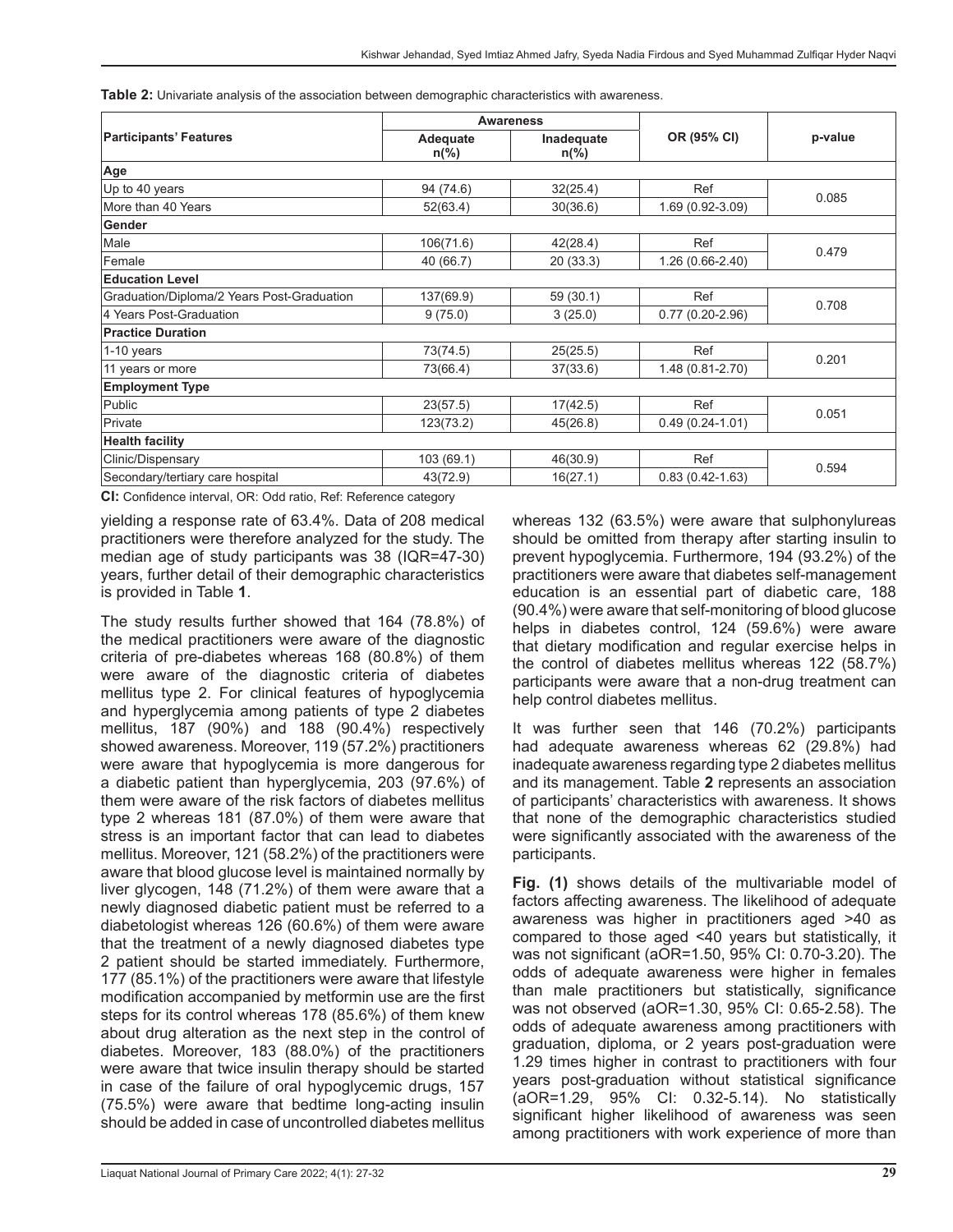

10 years than those with ≤10 years (aOR=1.09, 95% CI: 0.50-2.38). The chances of adequate awareness were nearly two-fold higher in those working in the public sector than in the private sector but no statistical significance was seen (aOR=1.98, 95% CI: 0.90-4.33). The likelihood of adequate awareness was higher in practitioners who practiced at a clinic or dispensary but statistically, it was not significant (aOR=1.39, 95% CI: 0.67-2.88).

## **DISCUSSION**

Diabetes mellitus is a metabolic disease characterized by chronic hyperglycemia, which can lead to many complications for the human body. The key aim of diabetes care is to keep blood glucose levels under control; failure to do so can be attributed to several factors, such as patient noncompliance with medication regimens or physician malpractice [18].

Our study results showed that 70.2% of the medical practitioners had adequate awareness whereas 29.8% had inadequate awareness regarding type 2 diabetes mellitus and its management. Moreover, none of the demographic characteristics studies were significantly associated with their awareness.

The study results revealed that 78.8% of the medical practitioners were aware of the impaired fasting and random blood glucose criteria for pre-diabetes. Similarly, Saeed N *et al.* in 2019 reported that 71.8% of the physicians are aware of the impaired fasting blood glucose criteria for pre-diabetes [19]. Kokic V *et al.* in 2017 though reported that 46.3% of the physicians correctly know the impaired fasting glucose criteria for pre-diabetes [20]. This difference in findings could be attributed to different characteristics of the study populations.

Our study results found that 85.1% of the participants were aware that lifestyle modification accompanied by metformin use is the first step for the control of type 2 diabetes mellitus. Similarly, Fogelman Y *et al.* in 2015 revealed 97% of the respondents have such awareness [11]. Proper counseling of diabetic patients by the physicians regarding lifestyle modification, and prompt treatment with oral antihyperglycaemic drugs may be crucial in preventing the complications of diabetes in such patients.

Our study results showed 56.9% of the respondents to be aware that type 2 diabetes mellitus can be controlled with the help of diet and exercise. Fogelman Y *et al.* in 2015 found that 95% of the participants agree that type 2 diabetes mellitus can be controlled with increased physical activity [11]. This finding is especially important because if a majority of medical practitioners have this awareness, they can council their diabetic patients to balance their diet and increase their physical activity which can play a very positive role in the overall control of diabetes mellitus.

Our study results showed that 58.7%of the participants were aware that a non-drug treatment can help control type 2 diabetes mellitus. Like our study findings, Mumtaz S *et al.* in 2009 found a majority of clinical students to be aware that diabetes should not always be treated with drugs alone [16]. Lately, the role of non-drug therapy in treating diabetes mellitus type 2 has been much explored, such as exercise therapy, dietary therapy, psychotherapy, and acupuncture, but further research is recommended for confirmation of current conclusions [21, 22].

Our study results further showed that overall 70.2% of the medical practitioners had adequate awareness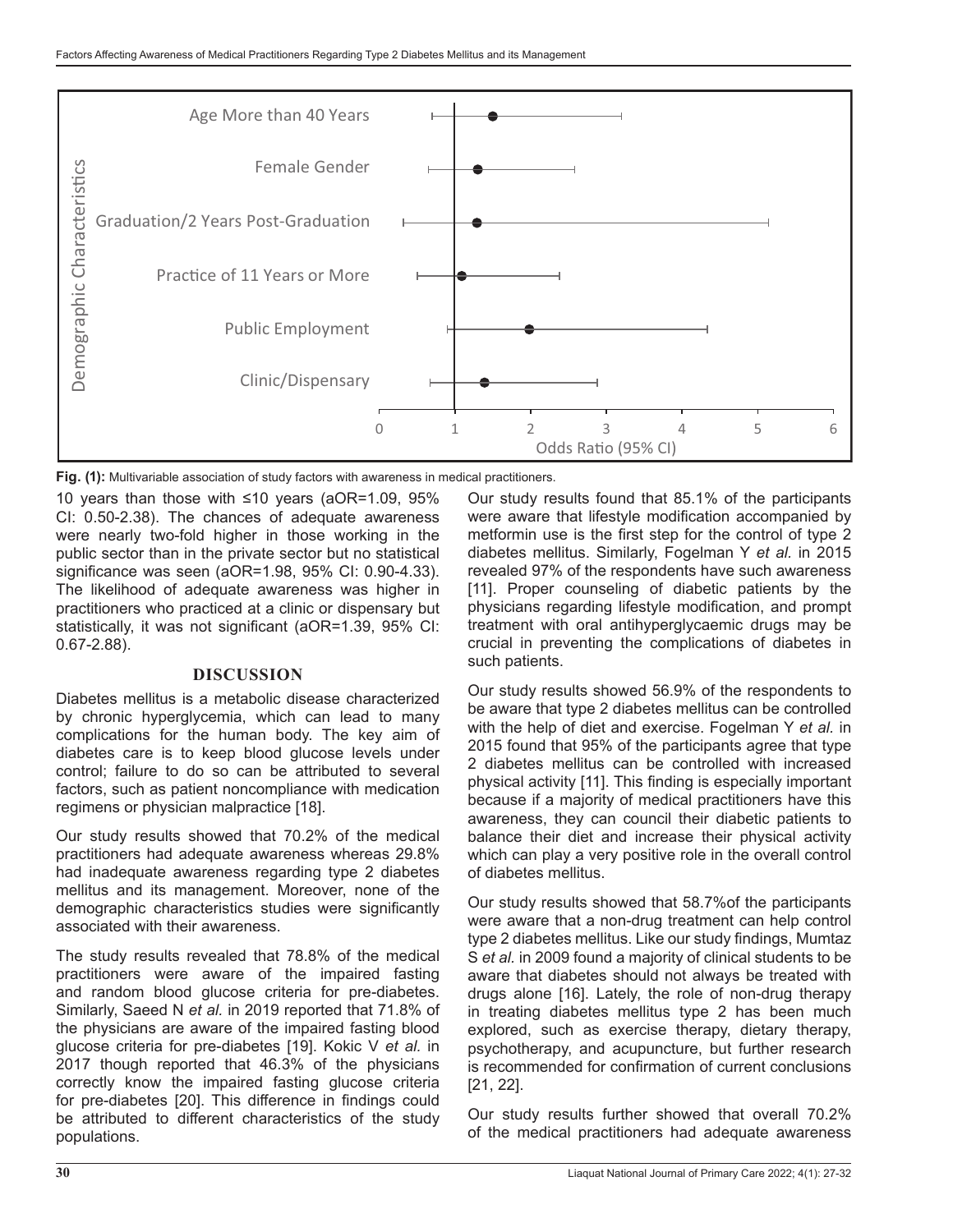regarding type 2 diabetes mellitus and its management. Widyahening IS *et al.* in 2014 found 89% of the general practitioners to be aware of the management of type 2 diabetes [17]. The use of different questions for the assessment of awareness may result in these variations among the estimates.

The study results showed that the age of the practitioners was not significantly associated with their awareness regarding type 2 diabetes mellitus. Unlike the study results, Alsaleem MA *et al.* in 2018 reported the age of the physicians to be significantly associated with their knowledge about diabetes mellitus [23]. Further exploration of these results is therefore suggested to reach a conclusion.

Furthermore, it was seen that practitioners with higher post-graduate qualifications were more likely to have adequate knowledge about type 2 diabetes mellitus and its management, though not significantly. Similarly, Alsaleem MA in 2017 also reported higher qualified physicians to have better knowledge of type 2 diabetes mellitus [24]. This finding was not unexpected, as a higher qualification in any field usually translates into better knowledge and awareness of that discipline.

The study results did not show the practice duration of the practitioners to be significantly associated with their awareness regarding type 2 diabetes mellitus. Similar findings were reported by Alsaleem MA *et al.* in 2018 [23]. Unlike the study results though, Alsaleem MA in 2017 reported physicians with more postgraduate practice experience have better knowledge of type 2 diabetes mellitus [24]. Likewise, Onyiriuka AN *et al.* in 2016 also reported practice experience to be significantly associated with diabetes-related knowledge of physicians [25]. Different levels of exposure to knowledge-enhancing opportunities related to diabetes mellitus during clinical practice may account for the observed differences in the study findings.

The study results showed that a higher proportion of private practitioners had adequate awareness as compared to public practitioners, though this difference did not reach the level of statistical significance. Even though a thorough literature search did not reveal any previous study to have explored the association of type of employment with the awareness of medical practitioners regarding diabetes mellitus, the authors wanted to explore this potential association in order to add to the uniqueness of the study and also to present a venue for future exploration.

It is acknowledged that moderate sample size may limit the generalizability of the study findings. Moreover, a piloted questionnaire with an acceptable level of internal consistency can be considered a strength of the study. Awareness campaigns and educational programs for medical professionals are recommended to continuously

apprise them of recent updates regarding early detection and proper management of diabetes mellitus type 2 to avoid its serious complications.

## **CONCLUSION**

It was concluded from the present study that the medical practitioners were adequately aware of many aspects of diabetes mellitus type 2 and its management. Their awareness, however, was not associated with their demographic characteristics.

# **ETHICS APPROVAL**

To the best of the authors' knowledge, the study procedures were in line with the institutional ethical standards for human experiments and the Helsinki Declaration, including taking verbal informed consent from all the participants. The ethical approval from Baqai Institute of Health Sciences was also duly taken.

# **CONSENT FOR PUBLICATION**

Before data collection, verbal informed consent was taken from each participant of the study.

## **AVAILABILITY OF DATA**

Data cannot be shared publicly because it is the intellectual property of Baqai Institute of Health Sciences. Data are available from the Baqai Institute of Health Sciences upon request (contact via manager.mph@ baqai.edu.pk).

## **FUNDING**

No funding was sought for this study.

## **CONFLICT OF INTEREST**

The authors declare no conflict of interest.

## **ACKNOWLEDGEMENTS**

The authors are thankful to Mr. Sarim Zafar and Mr. Rashid Ali Siddiqui for their utmost cooperation and support.

# **AUTHOR'S CONTRIBUTION**

Kishwar Jehandad: Substantially contributed to the design of the work and acquisition of data for the work, and Agreement to be accountable for all aspects of the work in ensuring that questions related to the accuracy or integrity of any part of the work are appropriately investigated and resolved.

Syed Imtiaz Ahmed Jafry: Contributed to the conception of the work and final approval of the version to be published.

Syeda Nadia Firdous: Substantially contributed to interpretation of data for the work, and drafting the work.

Syed Muhammad Zulfiqar Hyder Naqvi: Contributed to the analysis of data for the work, and revising the work critically for important intellectual content.